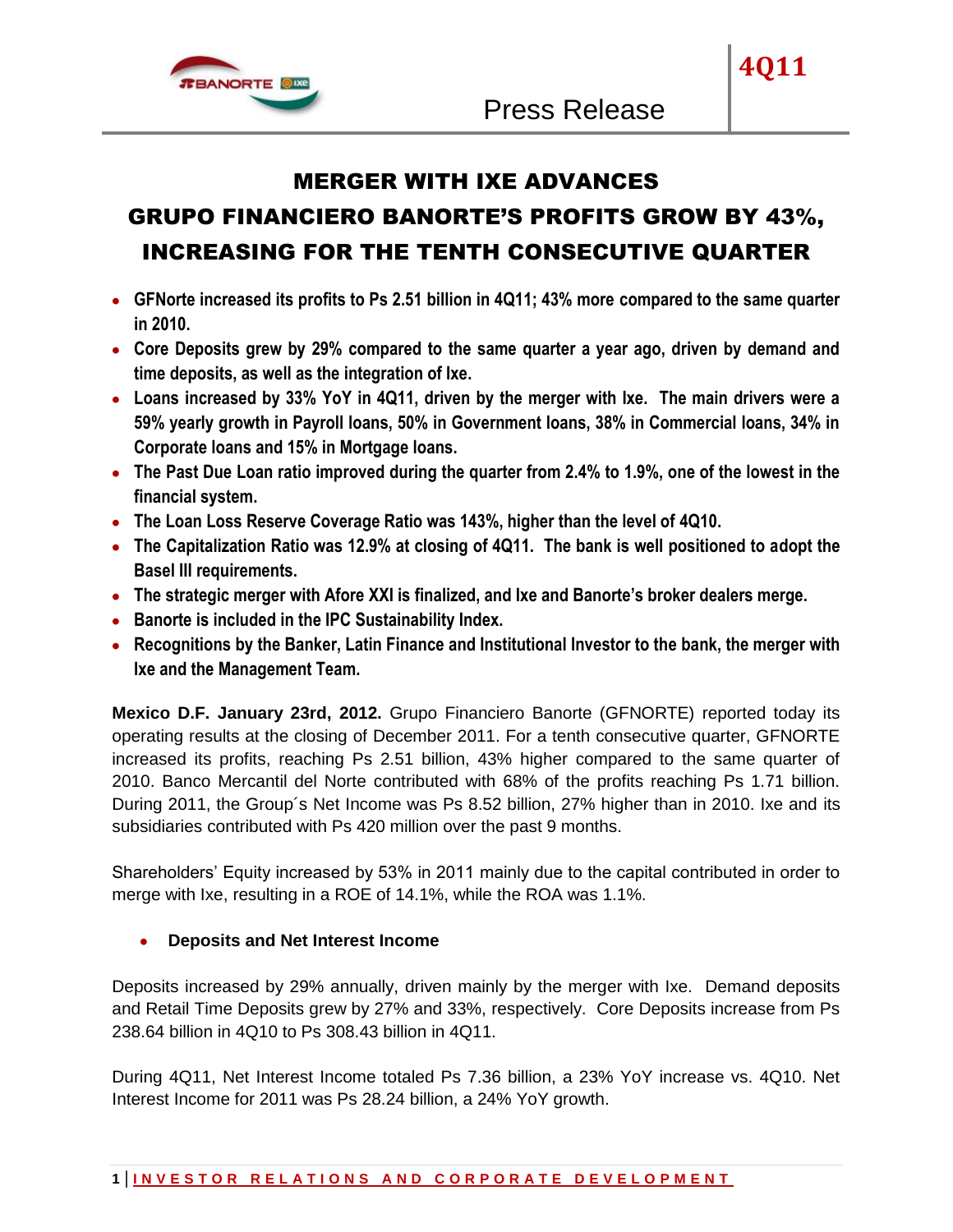

**4Q11**

At closing of 4Q11, Performing Loans grew by 33% YoY vs. 4Q10 and 7% QoQ, reaching Ps 350.23 billion. For the seventh consecutive quarter, the loan portfolio shows sustained growth in most of its segments as a result of the bank strategies to promote loan activity, the merger with Ixe and greater demand in the industry.

**Commercial** loans totaled Ps 121.51 billion, growing by 38% YoY and 6% QoQ vs. 3Q11, mainly due to the merger with Ixe, as well as an increase in the placement of loans to Middle market companies, leasing and factoring and the reactivation of the Crediactivo product for businesses (the SME loan portfolio grows by 23% annually and 10% quarterly). The **Corporate** portfolio reached Ps 59.07 billion, 34% higher YoY and 10% higher than in 3Q11 as a result of a reactivation of loans in this sector and the Ixe merger. **Government** loans totaled Ps 71.16 billion at closing of December, a 50% YoY and 13% QoQ increase.

**Consumer** loans including Mortgages increased by 18% YoY. Mortgages maintained positive trends, reaching a quarter-end balance of Ps 64.28 billion, 15% higher than in 4Q10, positioning Banorte as one of the banks with the highest growth in loan placements in this sector. On the other hand, **Payroll** loans reached Ps 13.43 billion, a 59% YoY increase vs. 4Q10, as a result of promotional campaigns for the product, growth in the number of payroll-clients in Banorte-Ixe, as well as the efforts to increase cross selling. **Car** loans increased by 14% in the year to Ps 9.35 billion at closing of 4Q11, due to greater loan placements as a result of campaigns to promote the product and a recovery in car sales in the country. **Credit Cards** totaled Ps 11.46 billion at closing of 4Q11 (excluding Ixe SOFOM portfolio), a 3% YoY growth.

GFNorte maintains a good asset quality at the closing of 4Q11, with a NPL Ratio of 1.9%, 0.5 pp less than in 4Q10 and 0.4 pp lower than in 3Q11, one of the lowest in the financial system. Grupo Financiero Banorte ended the quarter with NPLs of Ps 6.95 billion, a 4% YoY increase as a result of including Ixe's NPL portfolio.

The Loan Loss Reserve Coverage was 143% at closing of 4Q11, 19.4 pp higher than in 4Q10.

**Efficiency**

The Efficiency Ratio for 2011 was 55.7%, 4.3 pp higher than 4Q10 mainly as a result of the integration of Ixe's revenues and expenses, and other merger related costs. When excluding these non-recurring expenses, the Efficiency Ratio would be 51.4%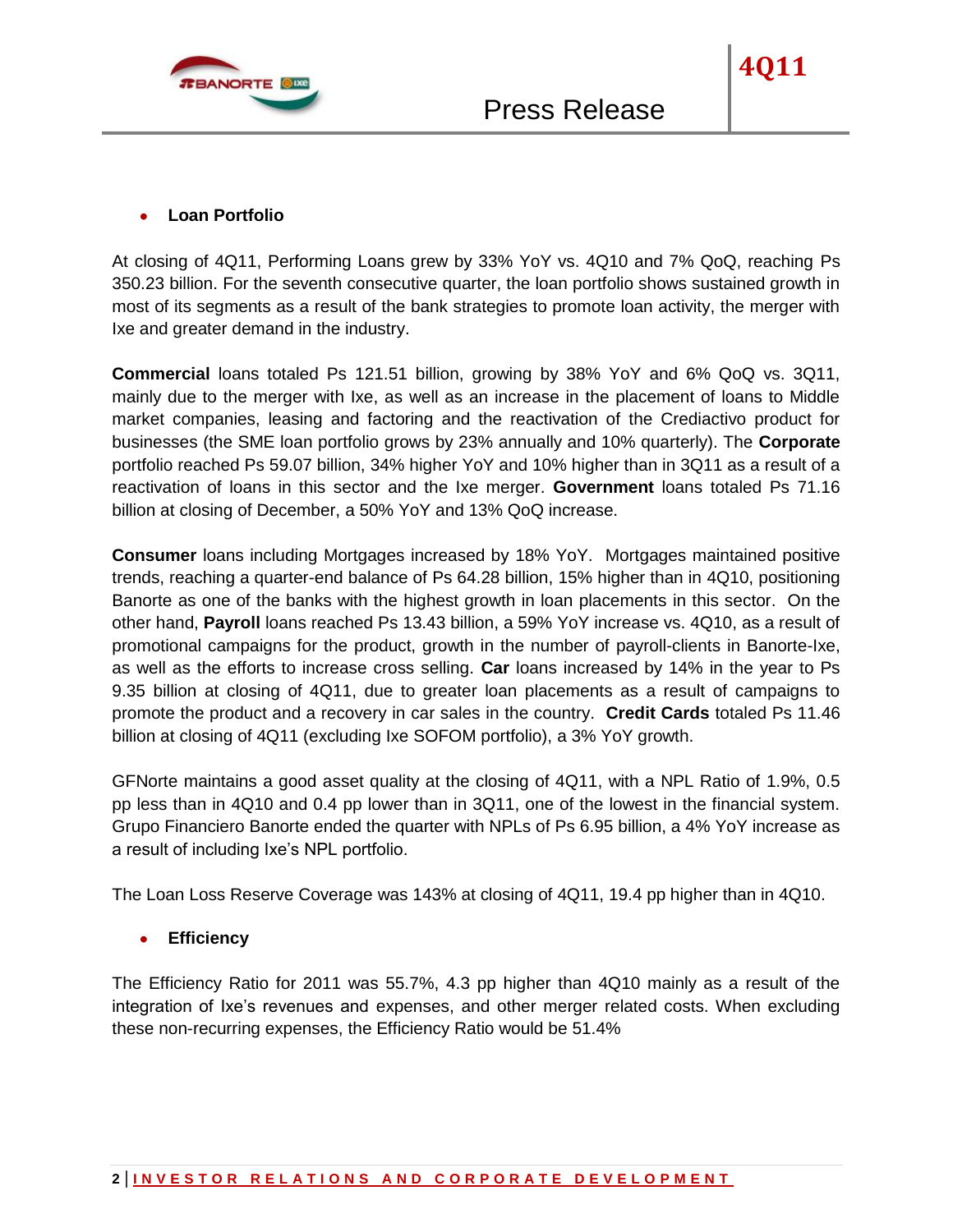

#### **Capitalization**

Banco Mercantil del Norte's Capitalization Ratio was 12.9% at closing of 4Q11, with a Tier 1 ratio of 10.8%. This level of capitalization positions Banorte adequately to meet the new Basel III regulations.

## **Other Subsidiaries**

The contribution profits from the Long Term Savings Sector, which includes the Afore, Insurance and Annuities companies, and for the first time Afore XXI, was Ps 573 million in 2011, 29% higher than in the previous year. Other Finance companies, which include Arrendadora and Factor Banorte, as well as Warehousing, Ixe Automotriz and Fincasa Hipotecaria (Ixe's Mortgage and Home Developer Financing), totaled Ps 708 million in 2011, 42% higher compared to 2010. The Brokerage Sector, comprised of Casa de Bolsa Banorte, Ixe Casa de Bolsa and Ixe Fondos, reported profits of Ps 418 million in 2011, 4% higher than in 2010.

## **Quarterly Highlights**

In 4Q11, Banorte continued its efforts to strengthen its fundamentals, position itself as a more solid institution and maintain its growth. These efforts were reflected in the following events:

- 1. **Merger between Afore XXI and Afore Banorte:** During the quarter, the necessary authorizations were obtained and share were exchanged in order to complete the merger process between Afore Banorte and Afore XXI. As a result, Afore XXI Banorte was created, the largest in the financial system in terms of number of accounts and one of the largest in terms of managed funds. This merger will provide significant synergies and benefits to customers from both institutions, such as a fee of 1.33% as of 2012, initiatives that favor the development of the Retirement Savings System in Mexico.
- 2. **Advances in the merger between Banorte and Ixe:** During the quarter, Banorte and Ixe's Mutual Fund Operators and Broker Dealers were merged. Casa de Bolsa Banorte Ixe was created through this merger, ranking as the fourth largest in Mexico, with Assets under Management of over Ps. \$ 450 billion and with over 32,000 customers, and result, Ixe Fondos currently manages 43 funds with assets of approximately \$83 billion pesos.
- 3. **Recognition by Latin Finance:** On January 19th, Latin Finance magazine recognized the merger between Banorte and Ixe with the "Deals of The Year 2011" award as one of the best merger transactions.
- 4. **Institutional Investor Rankings:** Last November, for the second year the Institutional Investor magazine published the rankings of "Best Management Team in Latin America," a survey conducted by leading market analysts and institutional investors. Banorte's management team was ranked among the top three in Mexico and Latam.